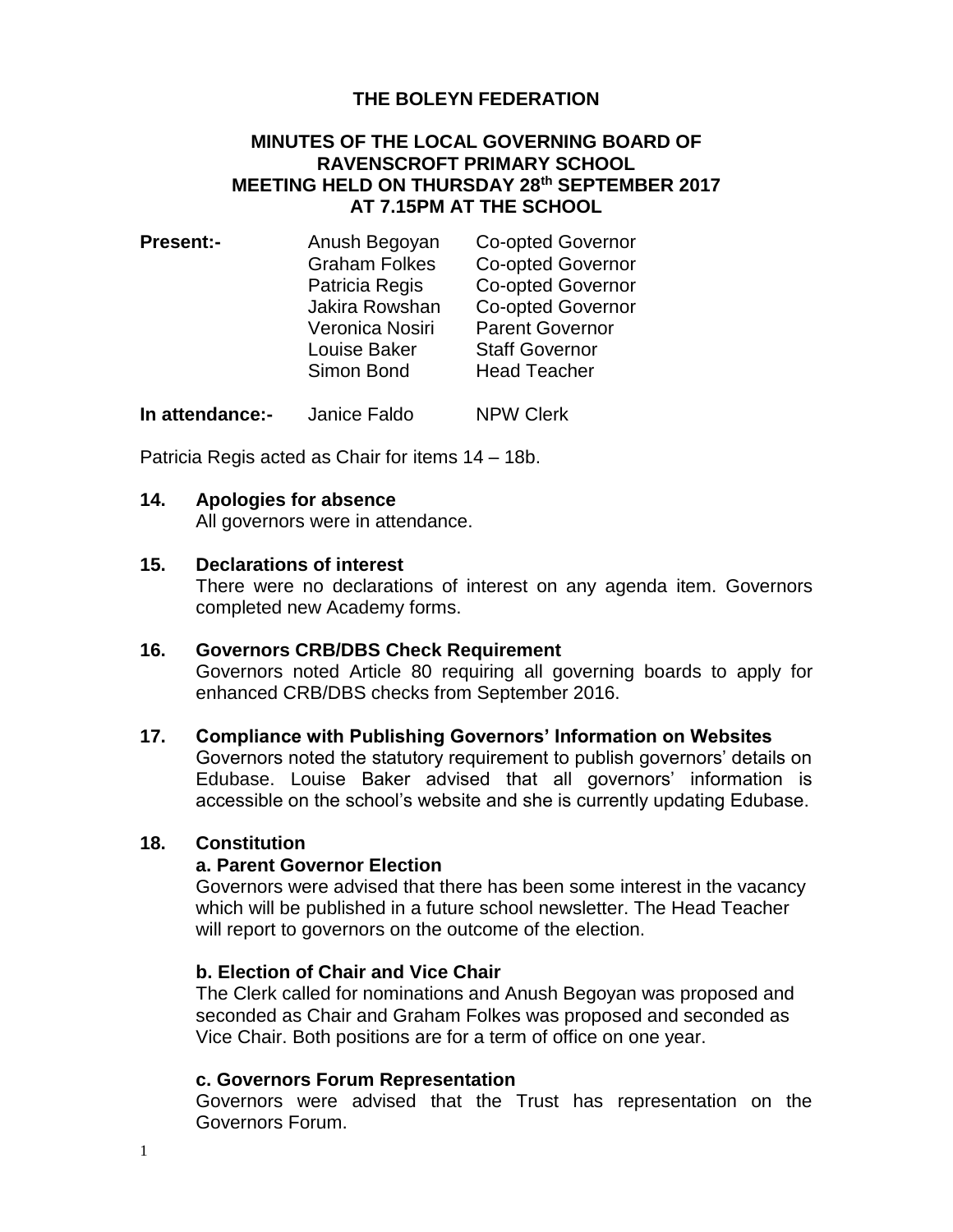## **d. Newham Partnership Working Ltd.**

Governors were advised that the Trust has representation on the Governors Forum.

## **DECISION/ACTION**

• Governors would like to meet with all members of the Trust and governing bodies. The Clerk will contact the CEO of the Trust to advise him of governors' request.

## **19. Minutes of the meeting held on 18th May 2017**

The minutes of the meeting held on 18<sup>th</sup> May 2017, copies of which had previously been circulated, were **AGREED** as an accurate record, subject to correct spelling of Alison Sharp, and signed by the Chair with no matters arising.

### **20. Governors' Committees**

No committees have met since the last meeting.

# **ACTION**

• NPW to remove this item from future agendas as full governors' meetings will incorporate finance and curriculum.

# **21. Report of the Head Teacher**

Governors considered the report of the Head Teacher and the following points were highlighted:-

- Head Teacher's Performance Management/Appraisal will take place this term with one of the target pertaining to well-being.
- Ravenscroft will continue to support ELASCITT and the Deputy and Assistant Head Teachers will work as professional tutors ensuring that the school maintains close links with Tollgate Teaching School Alliance and The Boleyn Trust.
- The school is fully staffed and TAs have been recruited via an agency giving a greater variety of staff. Governors received the staffing structure.
- The Local Authority is paying 50% of the cost of the additional teacher attached to the Resource Provision due to the increase in SEN pupils in Reception.
- The refurbishments were completed over the summer holidays.
- The School Development Plan is currently being completed to incorporate new school systems and will be presented at the next meeting. New exercise books with the school logo and higher expectations of pupil's work along with quality marking will raise the profile of good quality evidence. Formal work scrutinies and lesson observations will take place to support teachers in their professional development and to ensure that lessons are good or better.
- Pupil premium is currently being reviewed and will be presented at the next meeting.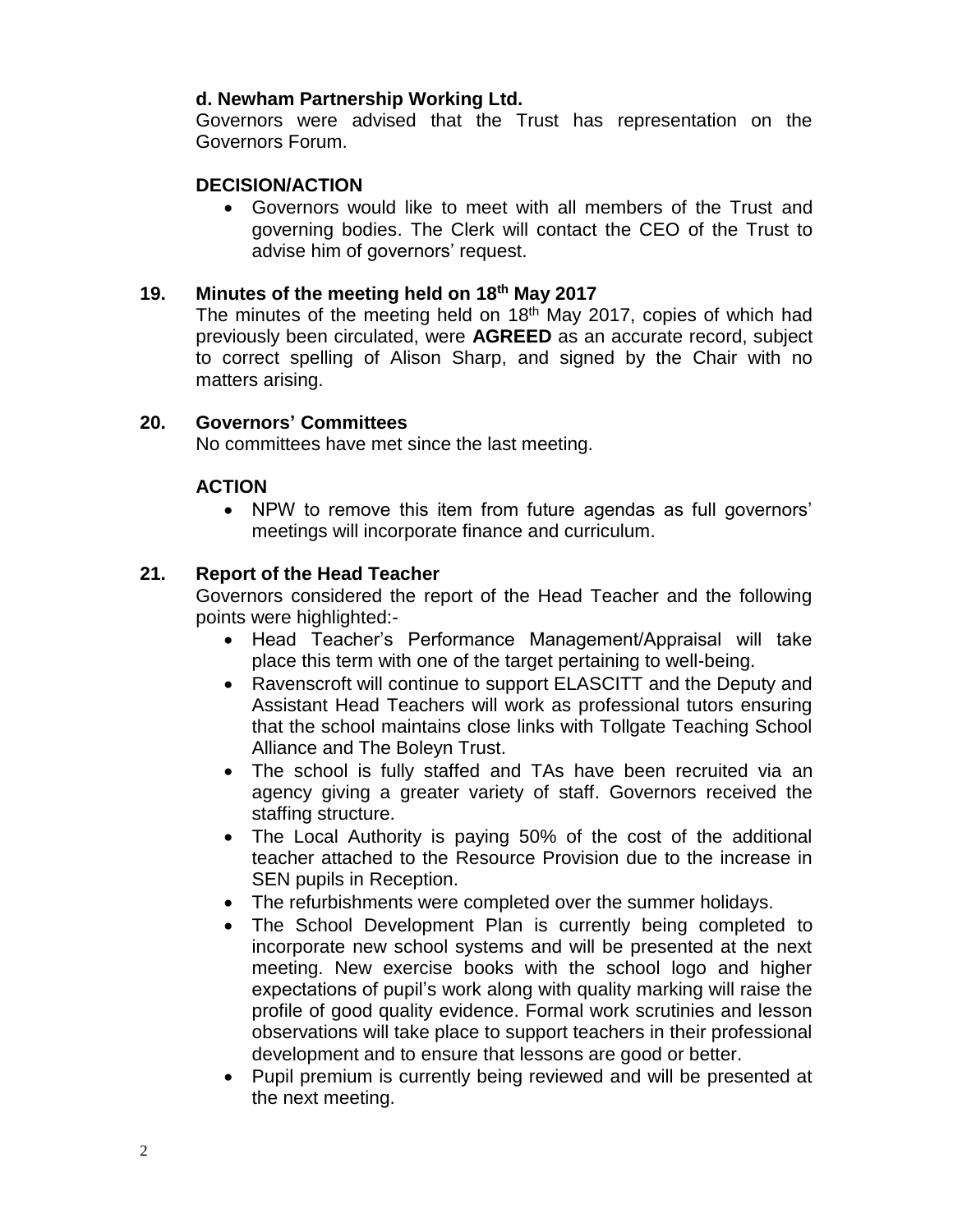- Safeguarding continues to be a high priority with regular training taking place. The Safeguarding leads meet fortnightly to discuss any issues.
- The school is holding a 'sleepover' for Year 6 pupils and is encouraging High Needs Funded pupils to attend. All staff attending have volunteered to support the event.

The Head Teacher was pleased to advise the governors on the **validated data** of the Key Stage 1 and 2 results as follows:

|                                  | <b>Ravenscroft</b> | <b>Local Authority Average</b> |  |  |
|----------------------------------|--------------------|--------------------------------|--|--|
| <b>EYFS</b>                      | 87.1%              | 75% national                   |  |  |
| <b>Good Level of Development</b> |                    |                                |  |  |
| <b>Phonics</b>                   | 87%                |                                |  |  |
| KS1 - At expected                |                    |                                |  |  |
| Reading                          | 76%                | 78%                            |  |  |
| Writing                          | 75%                | 73%                            |  |  |
| <b>Maths</b>                     | 85%                | 80%                            |  |  |
| KS2 - At expected                |                    |                                |  |  |
| Reading                          | 84%                | 73%                            |  |  |
| Writing                          | 93%                | 81%                            |  |  |
| Maths                            | 93%                | 81%                            |  |  |
| <b>SPAG</b>                      | 91%                | 83%                            |  |  |
| Combined                         | 84%                | 67%                            |  |  |

• The school is predicting 2017- 2018 results to drop due to this year's cohort of SEN pupils.

**Q.** What is the difference between Deputy Head Teacher and Assistant Head Teacher?

**A.** Deputies would work closer with the Head Teacher and will be attending future governors meetings, they would also be responsible for the school in the absence of the Head Teacher. Assistant HTs are responsible for more curriculum based duties and have less accountability.

**Q.** Does the school receive additional funding for SEN pupils?

**A.** They do not fall into the category of Higher Needs Funded, however they have specific SEN, they will make progress but not achieve at the expected levels. However, the school will have the data and evidence of the progress that these pupils have made.

**Q.** Should governors be concerned with increase of pupils who have not met the standard?

**A.** This cohort are less able, however the school is well above the Local Authority average. The school is also second in the ranking of the four schools in the Trust.

There being no further questions, governors thanked the Head Teacher for his concise and informative report.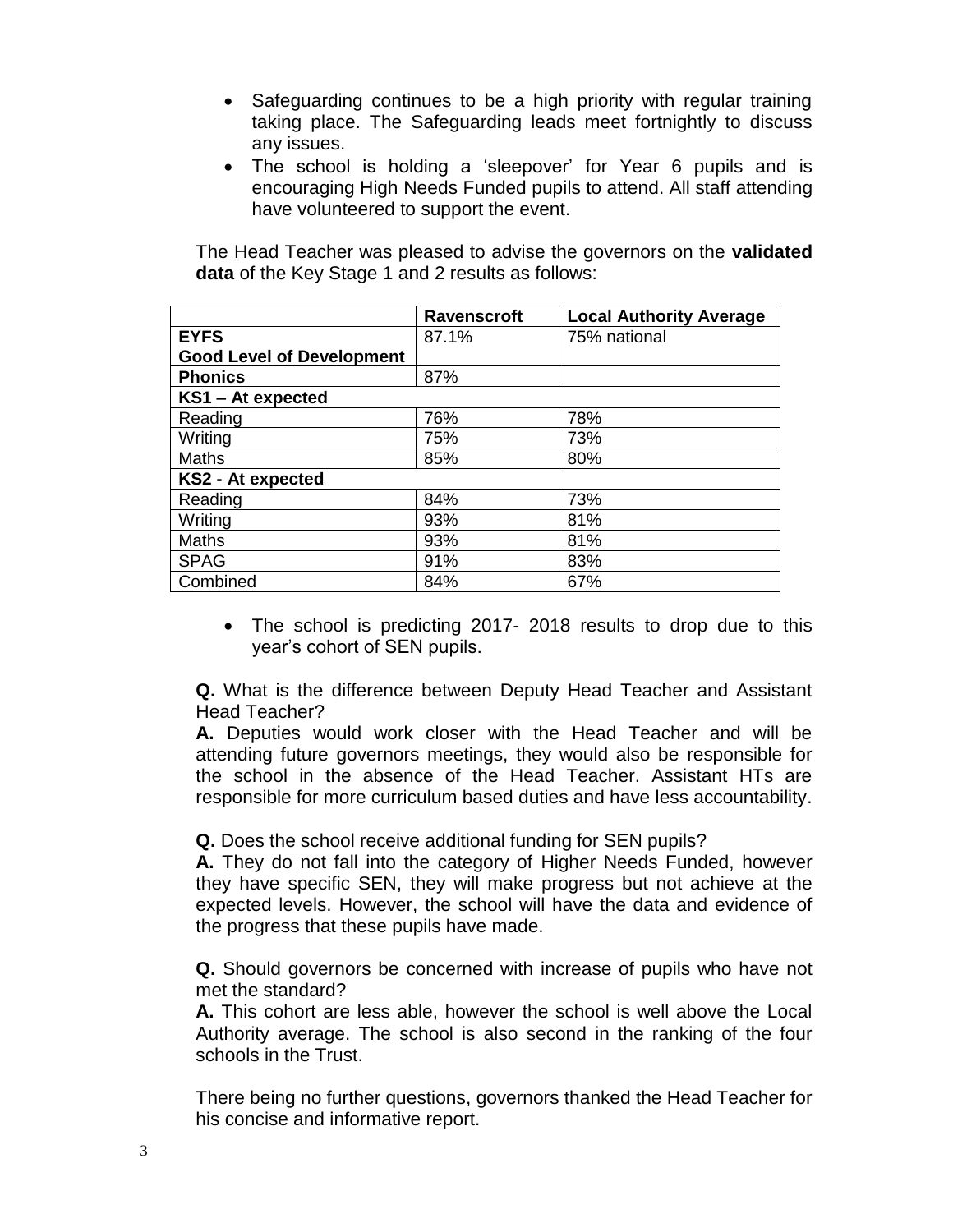# **22. School Budget Monitoring 2017-2018**

The Chief Finance Officer is currently reviewing the budget and the Head Teacher will contact governors to call an ad hoc finance meeting.

## **23. Safeguarding Policy**

Governors considered the Whole School Policy for Early Help, Safeguarding and Child Protection which had previously been circulated.

## **DECISIONS**

• Governors **AGREED** the policy subject to slight amendments i.e. correct names of staff.

## **24. Annual Safeguarding Report**

Governors considered the Annual Safeguarding Report which had previously been circulated. Governors noted the on-line training available.

### **DECISIONS**

• Governors **AGREED** the Annual Safeguarding report which was signed and dated by the Chair.

### **25. Pupil premium**

This item was referred to in the Head Teacher's report.

### **26. Compliance Calendar**

The school will follow the Trust's calendar and should be removed from the agenda.

### **27. School Terms and Holiday**

Governors **AGREED** to follow the school term dates as published on the Local Authority's website.

### **28. Governor Education and Training**

Jakira Rowshan and Veronica Nosiri have attended introductory training session for new governors.

Louise Baker advised that Ofsted want to see evidence that governors have attended training therefore the school needs a commitment from governors to attend at least one training session. Governors acknowledge the importance of training and proposed that training be delivered at the Governors' Development Day.

### **ACTIONS**

- Louise Baker will liaise with Governor Support Services to ascertain if they could deliver in-house training.
- Governors to inform Louise Baker of training that they would like to attend.
- Governors will submit a written report on training attended which will be published on the governors' section of the website.